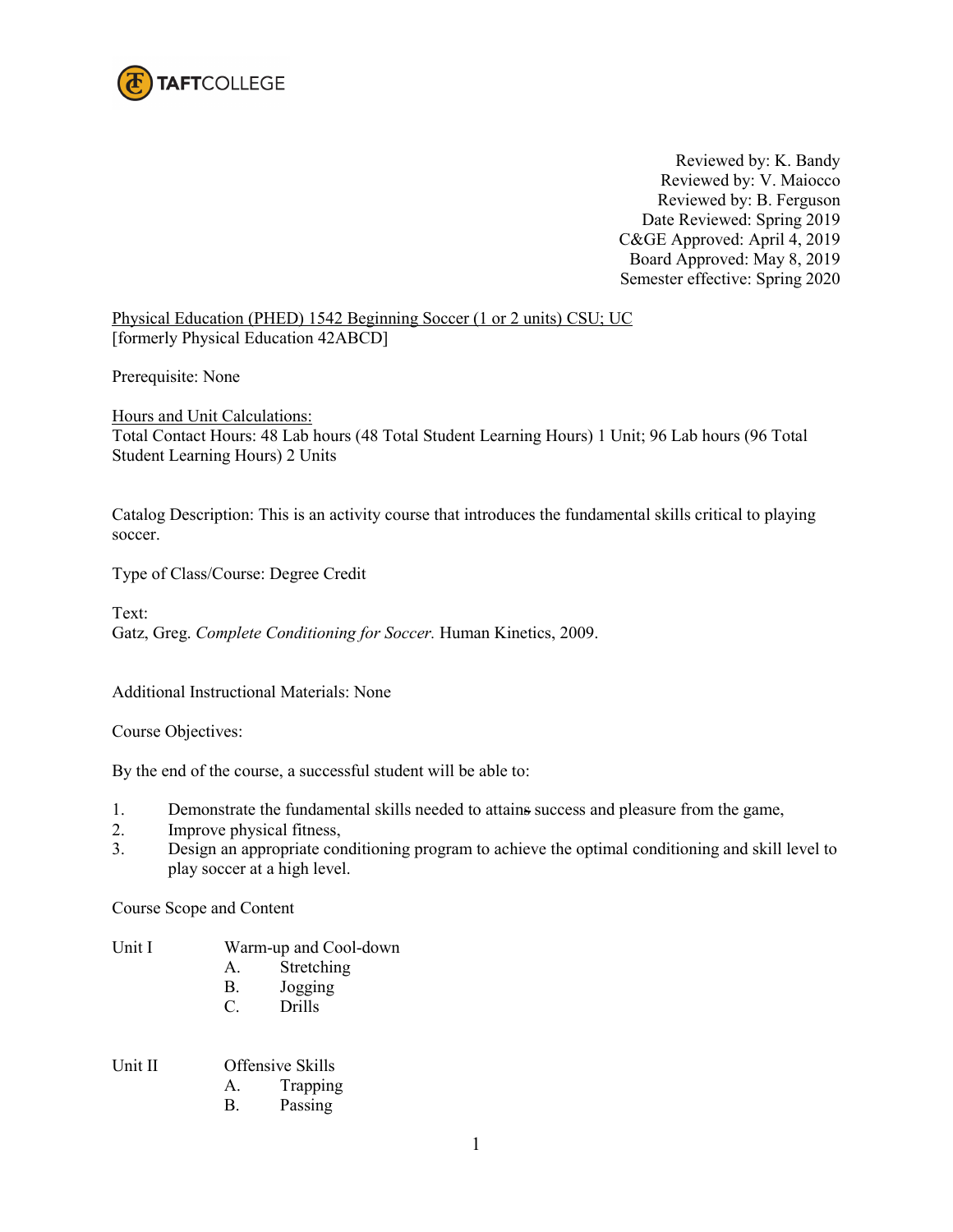

|          | Dribbling<br>C.                   |
|----------|-----------------------------------|
|          | Movement<br>D.                    |
|          | Е.<br>Shooting                    |
|          |                                   |
| Unit III | Defensive skills                  |
|          | Defensive stance<br>$\mathbf{A}$  |
|          | В.<br>Defensive pressure          |
|          |                                   |
| Unit IV  | Game Play                         |
|          | Patterns of play<br>$A_{-}$       |
|          | Positional attack<br>$\mathbf{B}$ |
|          | C.<br>Team attack                 |
|          |                                   |
| Unit V   | Rules of the game                 |
|          | Offense<br>$\mathsf{A}$           |
|          | Defense<br>B,                     |
|          | C.<br>Transition                  |
|          | D.<br>Sportsmanship and ethics    |
|          |                                   |
|          |                                   |
| Unit VI  | Team strategy                     |
|          | Formations<br>А.                  |
|          | Application of strategy<br>B.     |

Learning Activities Required Outside of Class:

The students in this class will spend a minimum of 1 hour per week outside of the regular class time doing the following:

- 1. Skill Practice,
- 2. Weight training and conditioning,
- 3. Observation of high school, college and professional soccer games, and
- 4. Reading of the textbook.

## Methods of Instruction:

- 1. Demonstration,
- 2. Oral Instruction, and<br>3. Performance of Tech
- Performance of Technique.

## Methods of Evaluation:

- 1. Skill demonstrations, including:
	- a. Performance exams,
	- b. Terminology,